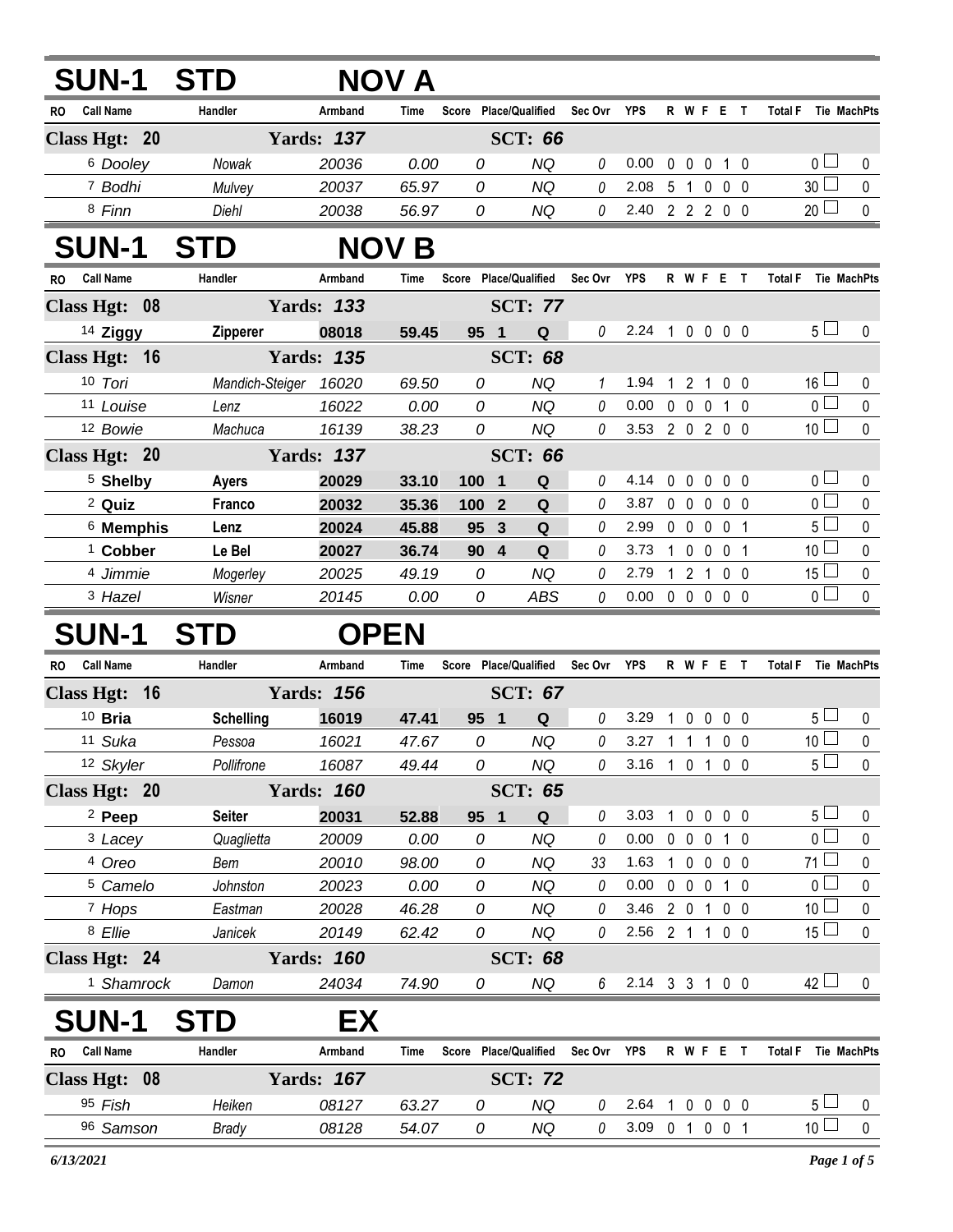| 97 Yogi       |            | Snyder            | 08129      | 0.00        | 0                | <b>ABS</b>                             | 0        | $0.00 \t0 \t0 \t0 \t0 \t0$ |                   |             |                   | 0 <sub>0</sub>                | $\pmb{0}$    |
|---------------|------------|-------------------|------------|-------------|------------------|----------------------------------------|----------|----------------------------|-------------------|-------------|-------------------|-------------------------------|--------------|
| Class Hgt: 12 |            | <b>Yards: 167</b> |            |             |                  | <b>SCT: 67</b>                         |          |                            |                   |             |                   |                               |              |
| 87 Clipper    |            | Sangenito         | 12131      | 59.92       | 0                | <b>NQ</b>                              | 0        | 2.79                       |                   | 0 0 1 0 0   |                   | 0 <sub>0</sub>                | 0            |
| 88 Capri      |            | <b>Brady</b>      | 12132      | 50.54       | 0                | <b>NQ</b>                              | $\theta$ | 3.30                       |                   | 1 0 0 0 0   |                   | $5\Box$                       | $\mathbf{0}$ |
| Class Hgt: 16 |            | <b>Yards: 171</b> |            |             |                  | <b>SCT: 65</b>                         |          |                            |                   |             |                   |                               |              |
| 61 Sweep      |            | <b>Wurst</b>      | 16134      | 36.77       | 100 1            | $\mathbf Q$                            | 0        | 4.65                       |                   | 00000       |                   | 0 <sup>1</sup>                | $\mathbf 0$  |
| $60$ Zabu     |            | Goodspeed         | 16133      | 41.12       | 100              | $\overline{\mathbf{2}}$<br>$\mathbf Q$ | $\theta$ | 4.16                       | $0\quad 0$        | $\mathbf 0$ | 0 <sub>0</sub>    | $\overline{0}$                | $\Omega$     |
| 65 Danny      |            | Condit            | 16085      | 0.00        | $\mathcal O$     | <b>NQ</b>                              | 0        | 0.00                       | $0\quad 0$        | $\mathbf 0$ | $1\quad0$         | 0 <sub>0</sub>                | $\pmb{0}$    |
| 62 Pinchi     |            | Seiter            | 16135      | 42.82       | 0                | <b>NQ</b>                              | 0        | 3.99                       | $2\quad 0$        | $\mathbf 0$ | $0\quad 0$        | 10 <sup>1</sup>               | $\mathbf 0$  |
| 63 Spinner    |            | Fluet             | 16137      | 68.10       | 0                | <b>NQ</b>                              | 3        | 2.51                       | 2 <sub>1</sub>    | $\mathbf 0$ | 0 <sub>0</sub>    | 24                            | 0            |
| 64 SnapShot   |            | Johnson           | 16138      | 0.00        | 0                | <b>NQ</b>                              | 0        | 0.00                       |                   | 0 0 0 1 0   |                   | $\overline{0}$                | $\pmb{0}$    |
| Class Hgt: 20 |            | <b>Yards: 175</b> |            |             |                  | <b>SCT: 61</b>                         |          |                            |                   |             |                   |                               |              |
| 41 Tequila    |            | Cierpiszewski     | 20143      | 51.63       | 100 1            | $\mathbf Q$                            | 0        | 3.39                       | $0\quad 0$        | $\mathbf 0$ | $0\quad 0$        | 0 <sub>0</sub>                | 0            |
| 40 Brandi     |            | Polk              | 20030      | 59.51       | 100 <sub>2</sub> | Q                                      | 0        | 2.94                       | $0\quad 0$        | $\mathbf 0$ | 0 <sub>0</sub>    | $\overline{0}$ $\Box$         | $\mathbf 0$  |
| 26 Dobby      |            | Cifarelli         | 20146      | 37.29       | 0                | <b>NQ</b>                              | 0        | 4.69                       |                   | 0 0 1 0 0   |                   | $\overline{0}$                | $\mathbf 0$  |
| 42 Elf        |            | Esherick          | 20147      | 0.00        | 0                | <b>NQ</b>                              | 0        | 0.00                       | $0\quad 0\quad 0$ |             | 1 0               | $\overline{0}$                | $\mathbf 0$  |
| 43 Limerick   |            | Bowen             | 20148      | 0.00        | $\mathcal{O}$    | <b>NQ</b>                              | 0        | 0.00                       | $0\quad 0\quad 0$ |             | $1\quad$ $\Omega$ | 0 <sub>0</sub>                | $\mathbf 0$  |
| 39 Tonks      |            | Cifarelli         | 20151      | 0.00        | 0                | <b>NQ</b>                              | 0        | 0.00                       |                   | 0 0 0 1 0   |                   | $\overline{0}$                | $\mathbf{0}$ |
| Class Hgt: 24 |            | <b>Yards: 175</b> |            |             |                  | <b>SCT: 65</b>                         |          |                            |                   |             |                   |                               |              |
| 8 Dexter      |            | Sorosky           | 24153      | 0.00        | 0                | ABS                                    | 0        | $0.00 \t0 \t0 \t0 \t0 \t0$ |                   |             |                   | 0 <sup>1</sup>                | $\mathbf 0$  |
| <b>SUN-1</b>  | <b>STD</b> |                   | <b>MAS</b> |             |                  |                                        |          |                            |                   |             |                   |                               |              |
|               |            |                   |            |             |                  |                                        |          |                            |                   |             |                   |                               |              |
| RO Call Name  | Handler    |                   | Armband    | <b>Time</b> |                  | Score Place/Qualified                  | Sec Ovr  | <b>YPS</b>                 |                   | R W F E T   |                   | <b>Total F</b><br>Tie MachPts |              |
| Class Hgt: 08 |            | <b>Yards: 167</b> |            |             |                  | <b>SCT: 72</b>                         |          |                            |                   |             |                   |                               |              |
| 94 Piper      |            | Cuzzolino         | 08053      | 62.07       | 0                | <b>NQ</b>                              | 0        | 2.69                       |                   | 2 0 0 0 0   |                   | 10 <sup>1</sup>               | $\mathbf 0$  |
| 102 Victor    |            | Cuzzolino         | 08055      | 60.37       | 0                | <b>NQ</b>                              | 0        | 2.77                       |                   | 10000       |                   | 5 <sub>1</sub>                | $\mathbf{0}$ |
| Class Hgt: 12 |            | <b>Yards: 167</b> |            |             |                  | <b>SCT: 67</b>                         |          |                            |                   |             |                   |                               |              |
| 82 Maksim     |            | Kane              | 12069      | 35.84       | 100 1            | Q                                      | 0        | 4.66                       |                   | 0 0 0 0 0   |                   | $\overline{0}$ $\Box$         | 31           |
| 74 PopinJay   |            | <b>Schelling</b>  | 12058      | 41.34       | 100              | Q<br>$\overline{2}$                    | 0        | 4.04                       | $0\quad 0$        | $\mathbf 0$ | 0 <sub>0</sub>    | 0 <sup>1</sup>                | 25           |
| 83 Ditto      |            | Prekop            | 12071      | 42.82       | 100 3            | $\mathbf Q$                            | 0        | 3.90                       | $0\quad 0\quad 0$ |             | $0\quad 0$        | $\overline{0}$ $\Box$         | 24           |
| 79 Pippi      |            | <b>Cornelius</b>  | 12063      | 49.78       | 100              | Q                                      | 0        | 3.35                       | $0\quad 0\quad 0$ |             | $0\quad 0$        | $\overline{0}$                | 17           |
|               |            |                   |            |             |                  |                                        |          |                            |                   |             |                   |                               |              |

| 102 Victor              | Cuzzolino        | 08055             | 60.37 | 0     | NQ                  | 0        | 2.77 | $\mathbf{1}$ |              |                | $0\quad 0\quad 0\quad 0$ | 5 <sub>1</sub>  | 0            |
|-------------------------|------------------|-------------------|-------|-------|---------------------|----------|------|--------------|--------------|----------------|--------------------------|-----------------|--------------|
| Class Hgt: 12           |                  | <b>Yards: 167</b> |       |       | <b>SCT: 67</b>      |          |      |              |              |                |                          |                 |              |
| 82 Maksim               | Kane             | 12069             | 35.84 | 100 1 | Q                   | 0        | 4.66 | $\Omega$     | $\Omega$     | $\mathbf{0}$   | 0 <sub>0</sub>           | 0 <sub>0</sub>  | 31           |
| 74 PopinJay             | <b>Schelling</b> | 12058             | 41.34 | 100   | Q<br>$\overline{2}$ | 0        | 4.04 | 0            | $\mathbf{0}$ | $\mathbf{0}$   | 0 <sub>0</sub>           | 0 <sub>1</sub>  | 25           |
| 83 Ditto                | Prekop           | 12071             | 42.82 | 100   | 3<br>Q              | 0        | 3.90 | 0            | $\mathbf{0}$ | $\Omega$       | 0 <sub>0</sub>           | 0 <sub>0</sub>  | 24           |
| 79 Pippi                | <b>Cornelius</b> | 12063             | 49.78 | 100   | Q                   | 0        | 3.35 | 0            | $\Omega$     | $\Omega$       | $\mathbf{0}$<br>- 0      | $\overline{0}$  | 17           |
| 85 Rue                  | Mikita-Kaufhold  | 12068             | 49.78 | 100   | Q<br>$\overline{4}$ | 0        | 3.35 | 0            | $\mathbf{0}$ | $\Omega$       | 0 <sub>0</sub>           | $0\sqrt{}$      | 17           |
| 71 Jelly Bean           | Kapetanakis      | 12056             | 58.54 | 100   | Q                   | 0        | 2.85 | $\Omega$     | $\mathbf{0}$ | $\mathbf{0}$   | $0\quad 0$               | 0 <sub>0</sub>  | 8            |
| 86 Gromit               | <b>Esherick</b>  | 12065             | 60.52 | 100   | Q                   | 0        | 2.76 | $\mathbf{0}$ | $\mathbf 0$  | $\mathbf{0}$   | 0 <sub>0</sub>           | $\overline{0}$  | 6            |
| 72 Willie               | Mikita-Kaufhold  | 12059             | 62.22 | 100   | Q                   | 0        | 2.68 | $\mathbf{0}$ | $\mathbf{0}$ | $\mathbf{0}$   | 0 <sub>0</sub>           | $\overline{0}$  | 4            |
| 73 Spice                | Esherick         | 12057             | 49.03 | 0     | <b>NQ</b>           | $\theta$ | 3.41 | 0            |              | 0              | 0 <sub>0</sub>           | 5 <sub>1</sub>  | 0            |
| <sup>75</sup> Shameless | Johnson          | 12060             | 0.00  | 0     | ΝQ                  | 0        | 0.00 | 0            | $\Omega$     | <sup>0</sup>   | $\Omega$                 | 0 <sub>0</sub>  | 0            |
| 76 Victory              | Marlow           | 12061             | 45.22 | 0     | ΝQ                  | 0        | 3.69 |              |              |                | $\Omega$<br>- 0          | 10 <sup>1</sup> | $\Omega$     |
| 78 Targhee              | Schroeder        | 12062             | 37.26 | 0     | <b>NQ</b>           | 0        | 4.48 | $\Omega$     | $\Omega$     | $\mathfrak{p}$ | 0 <sub>0</sub>           | 0 <sub>1</sub>  | 0            |
| 80 Maddy                | Murphy           | 12064             | 56.80 | 0     | NQ                  | 0        | 2.94 | $\Omega$     | $\Omega$     |                | $\mathbf{0}$<br>- 0      | $0$ $\Box$      | $\mathbf{0}$ |
| 77 Ta-Da!               | <b>Mount</b>     | 12066             | 63.95 | 0     | NQ                  | 0        | 2.61 |              | $\mathbf{0}$ | $\mathbf{0}$   | 0 <sub>0</sub>           | 5 <sub>1</sub>  | 0            |
| 84 Beau                 | Preston          | 12130             | 0.00  | 0     | <b>NQ</b>           | $\theta$ | 0.00 | $\Omega$     | $\Omega$     | $\Omega$       | $1\quad$ $\Omega$        | 0 <sub>0</sub>  | 0            |
| 81 Casey                | Brav             | 12067             | 0.00  | 0     | <b>ABS</b>          | 0        | 0.00 | $\mathbf 0$  | $\mathbf 0$  | $\mathbf 0$    | 0 <sub>0</sub>           | 0 <sub>0</sub>  | 0            |
| Class Hgt: 16           |                  | <b>Yards: 171</b> |       |       | SCT:<br>65          |          |      |              |              |                |                          |                 |              |
| 54 Lilac                | <b>Davis</b>     | 16080             | 35.05 | 100   | Q<br>- 1            | 0        | 4.88 | 0            | $\mathbf{0}$ | $\mathbf 0$    | 0 <sub>0</sub>           | 0 L             | 29           |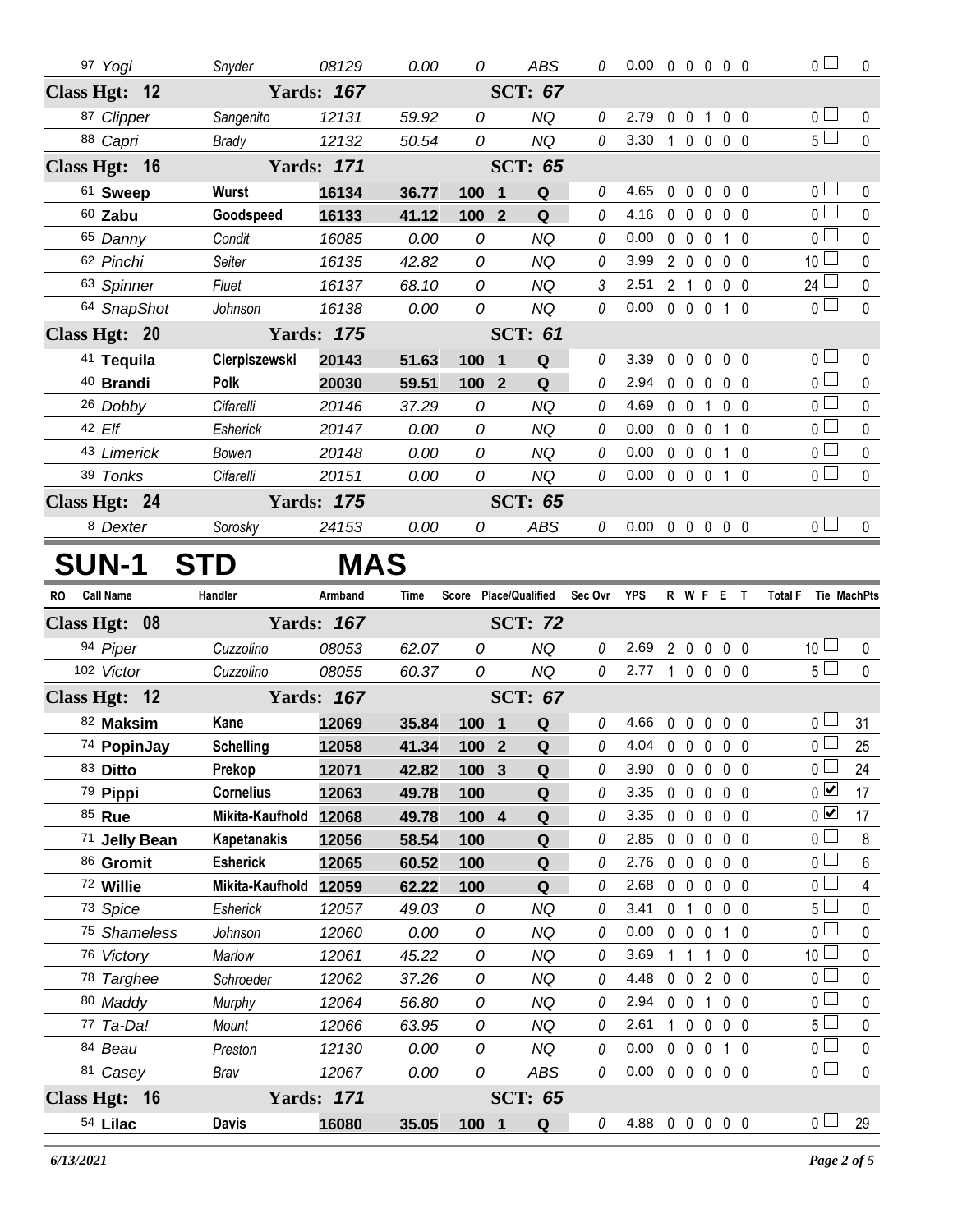| 52 Hattie                        | <b>Staivecki</b>      | 16078             | 40.13 | 100 <sub>2</sub> | Q                           | 0        | 4.26                             |                |                            | $0\;0\;0\;0\;0$   |                | $\overline{0}$    | 24             |
|----------------------------------|-----------------------|-------------------|-------|------------------|-----------------------------|----------|----------------------------------|----------------|----------------------------|-------------------|----------------|-------------------|----------------|
| <sup>48</sup> Grover             | Puro                  | 16073             | 40.86 | 100              | Q<br>3                      | 0        | 4.19                             | $\mathbf 0$    | $\mathbf 0$<br>$\mathbf 0$ |                   | 0 <sub>0</sub> | 0 <sup>1</sup>    | 24             |
| 47 Java                          | <b>McElligott</b>     | 16072             | 41.22 | 100              | $\overline{4}$<br>Q         | 0        | 4.15                             | $0\quad 0$     | $\mathbf 0$                |                   | 0 <sub>0</sub> | 0 L               | 23             |
| 55 Grady                         | Puro                  | 16081             | 42.27 | 100              | Q                           | 0        | 4.05                             | $0\quad 0$     | $\mathbf 0$                |                   | 0 <sub>0</sub> | 0 <sup>2</sup>    | 22             |
| 57 Ozzy                          | Halloran              | 16084             | 57.32 | 100              | Q                           | 0        | 2.98                             | $0\quad 0$     | $\mathbf 0$                |                   | 0 <sub>0</sub> | 0 L               | $\overline{7}$ |
| 49 Reagan                        | Senneff               | 16074             | 61.48 | 0                | <b>NQ</b>                   | 0        | 2.78                             |                | 2 2 2                      |                   | $0\quad 0$     | $20$ $-$          | $\mathbf 0$    |
| 50 Emma                          | Martin-Marquez        | 16075             | 0.00  | 0                | <b>NQ</b>                   | 0        | 0.00                             | $0\quad 0$     | $\mathbf 0$                |                   | $1\quad0$      | 0 <sup>L</sup>    | $\pmb{0}$      |
| 51 Komoly                        | Seiter                | 16077             | 45.55 | 0                | <b>NQ</b>                   | 0        | 3.75                             | 0 <sub>1</sub> | $\mathbf 0$                |                   | 0 <sub>0</sub> | 5 <sub>1</sub>    | $\mathbf 0$    |
| 53 Burst                         | Kane                  | 16079             | 36.50 | 0                | <b>NQ</b>                   | 0        | 4.68                             | $0\quad 0$     |                            | $\mathbf 1$       | 0 <sub>0</sub> | 0 <sub>0</sub>    | $\mathbf 0$    |
| 56 Yogi Bear                     | Paicer                | 16083             | 60.48 | 0                | <b>NQ</b>                   | 0        | 2.83                             | $1\quad1$      |                            | 1                 | 0 <sub>0</sub> | 10 <sup>1</sup>   | $\mathbf 0$    |
| 58 Silk                          | Esherick              | 16086             | 45.36 | 0                | <b>NQ</b>                   | 0        | 3.77                             | $0\quad 0$     |                            | 1                 | 0 <sub>0</sub> | 0 <sup>1</sup>    | $\mathbf 0$    |
| 59 Loa                           | Martin-Marquez        | 16088             | 68.51 | 0                | NQ                          | 3        | 2.50 0 0 0 0 0                   |                |                            |                   |                | $9\square$        | $\mathbf 0$    |
| Class Hgt: 20                    |                       | <b>Yards: 175</b> |       |                  | <b>SCT: 61</b>              |          |                                  |                |                            |                   |                |                   |                |
| 30 Nick                          | <b>Wurst</b>          | 20109             | 38.53 | 100 1            | Q                           | 0        | 4.54                             | $\mathbf{0}$   | $\mathbf 0$<br>$\mathbf 0$ | $0\quad 0$        |                | 0 <sub>1</sub>    | 22             |
| <sup>15</sup> Flirt              | <b>Nally</b>          | 20093             | 41.62 | 100              | Q<br>$\overline{2}$         | 0        | 4.20                             |                | $0\quad 0\quad 0$          |                   | 0 <sub>0</sub> | 0 <sub>l</sub>    | 19             |
| <sup>14</sup> Smartie Pantz Owen |                       | 20092             | 41.83 | 100              | Q<br>3                      | 0        | 4.18                             | $0\quad 0$     | $\mathbf 0$                |                   | $0\quad 0$     | 0 <sub>0</sub>    | 19             |
| <sup>22</sup> Hops               | <b>Mellon</b>         | 20102             | 42.12 | 100              | $\overline{4}$<br>${\bf Q}$ | 0        | 4.15                             | $\mathbf 0$    | $\mathbf 0$<br>$\mathbf 0$ |                   | $0\quad 0$     | 0 <sup>1</sup>    | 18             |
| <sup>12</sup> Peanut             | <b>Cifarelli</b>      | 20142             | 42.21 | 100              | ${\bf Q}$                   | 0        | 4.15                             | $0\quad 0$     | $\mathbf 0$                |                   | $0\quad 0$     | 0 <sub>0</sub>    | 18             |
| $10$ Jet                         | <b>Stankovics</b>     | 20089             | 43.35 | 100              | ${\bf Q}$                   | 0        | 4.04                             | $0\quad 0$     | $\mathbf 0$                |                   | 0 <sub>0</sub> | 0 <sup>1</sup>    | 17             |
| <sup>16</sup> Kampay             | Le Bel                | 20095             | 43.42 | 100              | Q                           | 0        | 4.03                             | $0\quad 0$     | $\mathbf 0$                |                   | $0\quad 0$     | 0 <sub>0</sub>    | 17             |
| <sup>21</sup> Kenzie             | Cierpiszewski         | 20101             | 45.63 | 100              | ${\bf Q}$                   | 0        | 3.84                             | $0\quad 0$     | $\mathbf 0$                |                   | $0\quad 0$     | 0 <sup>2</sup>    | 15             |
| 24 Lark                          | <b>Mandich-Steige</b> | 20104             | 46.42 | 100              | Q                           | 0        | 3.77                             | $0\quad 0$     | $\mathbf 0$                |                   | 0 <sub>0</sub> | 0 <sup>L</sup>    | 14             |
| 18 Torin                         | <b>Schmitt</b>        | 20097             | 46.85 | 100              | ${\bf Q}$                   | 0        | 3.74                             | $0\quad 0$     | $\mathbf 0$                |                   | $0\quad 0$     | 0 <sup>1</sup>    | 14             |
|                                  |                       |                   |       |                  |                             |          |                                  |                |                            |                   |                |                   |                |
| 31 Kindle                        | <b>Teramoto</b>       | 20110             | 48.66 | 100              | Q                           | 0        | 3.60                             | $0\quad 0$     | $\mathbf 0$                |                   | $0\quad 0$     | 0 <sub>1</sub>    | 12             |
| 11 Bret                          | Koferl                | 20090             | 50.16 | 0                | <b>NQ</b>                   | 0        | 3.49                             | 0 <sub>1</sub> | 0                          |                   | $0\quad 0$     | $5\Box$           | $\mathbf 0$    |
| 13 Ravyn                         | Jones                 | 20091             | 0.00  | 0                | <b>NQ</b>                   | 0        | 0.00                             | $0\quad 0$     | $\mathbf 0$                |                   | $1\quad0$      | 0 <sup>1</sup>    | $\mathbf 0$    |
| 17 Cinder                        | Mellon                | 20096             | 53.17 | 0                | <b>NQ</b>                   | 0        | 3.29                             | $0\quad 0$     |                            | 1                 | $0\quad 0$     | $\overline{0}$    | $\mathbf 0$    |
| 38 Dynamo                        | Mount                 | 20099             | 0.00  | 0                | <b>NQ</b>                   | 0        | 0.00                             |                | $0\quad 0\quad 0$          |                   | 1 0            | 0 <sub>0</sub>    | $\mathbf 0$    |
| 23 Lucy                          | Phillips              | 20103             | 51.43 | 0                | <b>NQ</b>                   | $\Omega$ | 3.40                             | 2 <sub>1</sub> |                            | $0\quad 0\quad 0$ |                | $15\perp$         | $\pmb{0}$      |
| 25 Luna                          | Everett               | 20105             | 52.43 | 0                | NQ                          | 0        | 3.34 1 0 0 0 0                   |                |                            |                   |                | 5 <sup>1</sup>    | $\mathbf 0$    |
| 27 Karma                         | Pignataro             | 20107             | 43.84 | 0                | NQ                          | 0        | 3.99                             |                |                            | 1 0 0 0 0         |                | $5 \Box$          | $\mathbf 0$    |
| <sup>28</sup> Spice              | Linsky                | 20108             | 59.24 | 0                | <b>NQ</b>                   | 0        | 2.95                             | 0 <sub>1</sub> |                            | $\mathbf{1}$      | $0\quad 0$     | 5 l               | 0              |
| 32 Phlox                         | Seiter                | 20111             | 38.08 | 0                | NQ                          | 0        | 4.60                             |                | $0 \t0 \t1$                |                   | $0\quad 0$     | 0 <sub>1</sub>    | $\pmb{0}$      |
| 33 Sir                           | Stevenson             | 20112             | 48.55 | 0                | <b>NQ</b>                   | 0        | 3.60                             |                |                            | 2 0 1 0 0         |                | 10 <sup>2</sup>   | $\mathbf 0$    |
| 34 Scout                         | Cierpiszewski         | 20113             | 38.20 | 0                | <b>NQ</b>                   | 0        | 4.58                             |                |                            | 0 0 1 0 0         |                | 0 <sub>l</sub>    | $\pmb{0}$      |
| 35 Echo                          | Jones                 | 20114             | 0.00  | 0                | <b>NQ</b>                   | 0        | 0.00                             |                | $0\quad 0\quad 0$          |                   | 10             | 0 L               | 0              |
| 37 Celeste                       | Teramoto              | 20144             | 60.95 | 0                | <b>NQ</b>                   | 0        | 2.87                             |                |                            | 1 0 0 0 0         |                | 5 <sup>L</sup>    | $\pmb{0}$      |
| 19 Indi                          | Torok                 | 20098             | 0.00  | 0                | <b>ABS</b>                  | 0        | 0.00                             | $0\quad 0$     |                            | $0\quad 0\quad 0$ |                | 0 <sub>0</sub>    | 0              |
| <sup>20</sup> Gracie             | Cardamone             | 20100             | 0.00  | 0                | ABS                         | 0        | 0.00                             |                |                            | 00000             |                | 0 <sub>l</sub>    | $\pmb{0}$      |
| <sup>29</sup> Rugby              | Wisner                | 20106             | 0.00  | 0                | ABS                         | 0        | 0.00                             |                |                            | 00000             |                | 0 <sub>0</sub>    | 0              |
| 36 Regan                         | Jahn                  | 20140             | 0.00  | 0                | ABS                         | 0        | $0.00 \t0 \t0 \t0 \t0 \t0$       |                |                            |                   |                | $\overline{0}$    | $\mathbf 0$    |
| Class Hgt: 24                    |                       | <b>Yards: 175</b> |       |                  | <b>SCT: 65</b>              |          |                                  |                |                            |                   |                |                   |                |
| <sup>1</sup> Doc                 | McIlhenny             | 24115             | 65.88 | 0                | <b>NQ</b>                   | 0        | 2.66                             |                |                            | 1 1 0 0 0         |                | 10 <sup>1</sup>   | 0              |
| 2 Obi                            | Everett               | 24116             | 0.00  | 0                | <b>NQ</b>                   | 0        | 0.00                             |                |                            | 0 0 0 1 0         |                | 0 <sub>1</sub>    | $\pmb{0}$      |
| <sup>3</sup> Charm               | Hanna                 | 24117             | 55.34 | 0                | NQ                          | 0        | 3.16 2 0 0 0 0<br>2.42 1 1 1 0 0 |                |                            |                   |                | 10 L<br>$31 \Box$ | 0<br>$\pmb{0}$ |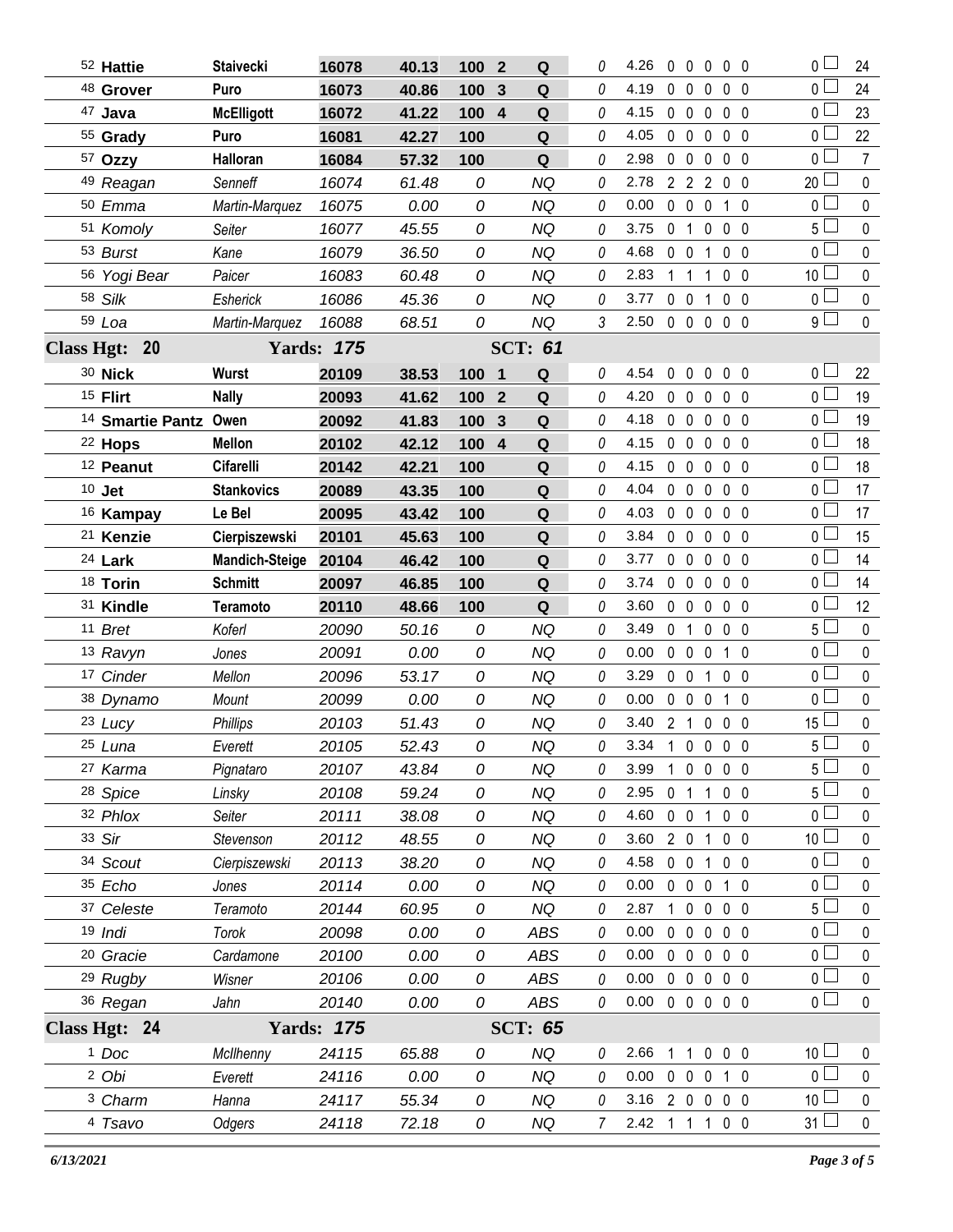| <sup>5</sup> Waze             | Owen          | 24120             | 53.24        | 0                              | ΝQ             |             | 3.29                       |            | 1 1 2 0 0        |                   |                |                     | $10$ $\Box$                      | 0                      |
|-------------------------------|---------------|-------------------|--------------|--------------------------------|----------------|-------------|----------------------------|------------|------------------|-------------------|----------------|---------------------|----------------------------------|------------------------|
| 6 Trudy                       | Carberry      | 24152             | 40.50        | 0                              | NQ             | 0           | 4.32                       |            | $1\quad1$        | 2 0 0             |                |                     | 10 <sup>1</sup>                  | 0                      |
| <sup>7</sup> InkaBlu          | Rutkowski     | 24155             | 50.22        | 0                              | <b>NQ</b>      | 0           | 3.48                       |            | 1 1 0 0 0        |                   |                |                     | 10 <sup>1</sup>                  | 0                      |
| <sup>9</sup> Dublin           | McIlhenny     | 24119             | 0.00         | 0                              | <b>ABS</b>     | 0           | 0.00                       |            | 00000            |                   |                |                     | $\overline{0}$                   | $\mathbf 0$            |
| <b>SUN-1</b>                  | <b>STD</b>    |                   | <b>NOV P</b> |                                |                |             |                            |            |                  |                   |                |                     |                                  |                        |
| <b>Call Name</b><br>RO.       | Handler       | Armband           | Time         | Score Place/Qualified          |                | Sec Ovr     | YPS                        |            | <b>R W F E T</b> |                   |                | <b>Total F</b>      | Tie MachPts                      |                        |
| Class Hgt: 16                 |               | <b>Yards: 137</b> |              |                                | <b>SCT: 71</b> |             |                            |            |                  |                   |                |                     |                                  |                        |
| 13 Gia                        | Gelsinger     | 16013             | 0.00         | 0                              | NQ             | 0           | 0.00                       |            | 0 0 0 1 0        |                   |                |                     | 0 <sub>1</sub>                   | 0                      |
| Class Hgt: 20                 |               | <b>Yards: 137</b> |              |                                | <b>SCT: 72</b> |             |                            |            |                  |                   |                |                     |                                  |                        |
| <sup>9</sup> Jack             | Adamdzyk      | 20016             | 0.00         | 0                              | <b>NQ</b>      | 0           | $0.00 \t0 \t0 \t0 \t1 \t0$ |            |                  |                   |                |                     | 0 <sub>1</sub>                   | 0                      |
| <b>SUN-1</b>                  | <b>STD</b>    |                   | <b>OPENP</b> |                                |                |             |                            |            |                  |                   |                |                     |                                  |                        |
| <b>Call Name</b><br>RO.       | Handler       | Armband           | Time         | Score Place/Qualified          |                | Sec Ovr YPS |                            |            | R W F E T        |                   |                | <b>Total F</b>      | Tie MachPts                      |                        |
| Class Hgt: 12                 |               | <b>Yards: 156</b> |              |                                | <b>SCT: 72</b> |             |                            |            |                  |                   |                |                     |                                  |                        |
| 17 Onyx                       | Hall          | 12003             | 54.41        | 0                              | <b>NQ</b>      | 0           | 2.87                       |            | 4 0 0 0 0        |                   |                |                     | $20 \Box$                        | 0                      |
| 18 Rocket                     | Harvey        | 12004             | 80.75        | 0                              | NQ             | 8           | 1.93 5 2 3 0 0             |            |                  |                   |                |                     | $51 \Box$                        | $\mathbf 0$            |
| 19 Aubrey                     | Benak         | 12012             | 70.36        | 0                              | <b>NQ</b>      | $\theta$    | 2.22 3 1 1 0 1             |            |                  |                   |                |                     | $25 \Box$                        | 0                      |
| Class Hgt: 16                 |               | <b>Yards: 160</b> |              |                                | <b>SCT: 70</b> |             |                            |            |                  |                   |                |                     |                                  |                        |
| 15 Ruby                       | Stiff-Carroll | 16014             | 0.00         | 0                              | AIS            | 0           | 0.00                       |            | $0\quad 0$       | $\mathbf 0$       | $0\quad 0$     |                     | 0 <sub>0</sub>                   | 0                      |
| 13 Juno                       | Hedrick       | 16005             | 49.48        | 0                              | <b>NQ</b>      | 0           | 3.23                       |            | 1 0 1 0 0        |                   |                |                     | $5\Box$                          | 0                      |
| 14 Remi                       | Baird         | 16006             | 90.41        | 0                              | <b>NQ</b>      | 20          | 1.77                       |            | $2 \t3 \t1$      |                   | $0\quad 0$     |                     | $65 \Box$                        | $\mathbf 0$            |
| 16 Daisy                      | Oliveira      | 16015             | 63.05        | 0                              | <b>NQ</b>      | 0           | 2.54                       |            | 2 0 0 0 1        |                   |                |                     | $15 \Box$                        | 0                      |
| Class Hgt: 20                 |               | <b>Yards: 160</b> |              |                                | <b>SCT: 73</b> |             |                            |            |                  |                   |                |                     |                                  |                        |
| <sup>9</sup> Ace              | Capobiarico   | 20017             | 61.38        | 0                              | <b>NQ</b>      | $\theta$    | 2.61 3 4 0 0 2             |            |                  |                   |                |                     | $45 \Box$                        | 0                      |
| <b>SUN-1</b>                  | <b>STD</b>    | EX P              |              |                                |                |             |                            |            |                  |                   |                |                     |                                  |                        |
| <b>Call Name</b><br>RO.       | Handler       | Armband           | Time         | Score Place/Qualified          |                | Sec Ovr YPS |                            |            | R W F E T        |                   |                | Total F Tie MachPts |                                  |                        |
| Class Hgt: 16                 |               | <b>Yards: 175</b> |              |                                | <b>SCT: 66</b> |             |                            |            |                  |                   |                |                     |                                  |                        |
| 69 Pepper                     | <b>Mruk</b>   | 16123             | 54.75        | 100 1                          | ${\bf Q}$      | 0           | 3.20                       | 0          | $\mathbf 0$      | $0\quad 0\quad 0$ |                |                     | $\overline{0}$                   | 0                      |
| 70 Ollie                      | Whittemore    | 16124             | 0.00         | 0                              | <b>NQ</b>      | 0           | 0.00                       |            | $0\quad 0$       | $\mathbf 0$       | 1 0            |                     | $\overline{0}$                   | $\mathbf 0$            |
| Class Hgt: 20                 |               | <b>Yards: 175</b> |              |                                | <b>SCT: 70</b> |             |                            |            |                  |                   |                |                     |                                  |                        |
| 46 Gunner                     | Lyons         | 20126             | 0.00         | 0                              | <b>NQ</b>      | 0           | 0.00                       |            | $0\quad 0$       | $\mathbf 0$       | 1 0            |                     | 0 <sup>2</sup>                   | 0                      |
| 45 Dina                       | Kipin Acerra  | 20125             | 0.00         | 0                              | ABS            | 0           | $0.00 \t0 \t0 \t0 \t0 \t0$ |            |                  |                   |                |                     | $\overline{0}$                   | $\pmb{0}$              |
| <b>SUN-1</b>                  | <b>STD</b>    |                   | <b>MASP</b>  |                                |                |             |                            |            |                  |                   |                |                     |                                  |                        |
| <b>Call Name</b><br><b>RO</b> | Handler       | Armband           | Time         | Score Place/Qualified          |                | Sec Ovr YPS |                            |            | R W F E T        |                   |                | Total F Tie MachPts |                                  |                        |
| Class Hgt: 04                 |               | <b>Yards: 167</b> |              |                                | <b>SCT: 77</b> |             |                            |            |                  |                   |                |                     |                                  |                        |
| 104 CC                        | <b>Masch</b>  | 04039             | 42.99        | 100 1                          | Q              | 0           | 3.88                       |            | $0\quad 0$       | $0\quad 0\quad 0$ |                |                     | 0 <sub>l</sub>                   | 34                     |
| Class Hgt: 08                 |               | <b>Yards: 167</b> |              |                                | <b>SCT: 72</b> |             |                            |            |                  |                   |                |                     |                                  |                        |
| 101 Winner                    | <b>Mount</b>  | 08043             | 51.24        | 100<br>$\overline{\mathbf{1}}$ | ${\bf Q}$      | 0           | 3.26                       | 0          | $\overline{0}$   | $\mathbf 0$       | 0 <sub>0</sub> |                     | 0 <sub>0</sub>                   | 20                     |
| 98 Cruise                     | Prekop        | 08040             | 42.77        | 0                              | NQ             | 0           | 3.90                       |            | $1\quad 0$       | $\mathbf 0$       | 0 <sub>0</sub> |                     | 5 <sup>1</sup>                   | $\pmb{0}$              |
| 103 Valkyrie                  | Heiken        | 08042             | 57.25        | 0                              | <b>NQ</b>      | 0           | 2.92                       | $0\quad 0$ |                  | $\mathbf{1}$      | $0\quad 0$     |                     | 0 <sub>0</sub>                   | $\pmb{0}$              |
| 99 Boots                      | Potts         | 08041<br>08122    | 0.00         | 0                              | ABS            | 0           | 0.00<br>0.00               |            | $0\quad 0$       | $\mathbf 0$       | $0\quad 0$     |                     | $\overline{0}$<br>$\overline{0}$ | $\pmb{0}$<br>$\pmb{0}$ |
| 100 Berkeley                  | Smey          |                   | 0.00         | 0                              | ABS            | 0           |                            |            |                  | 0 0 0 0 0         |                |                     |                                  |                        |